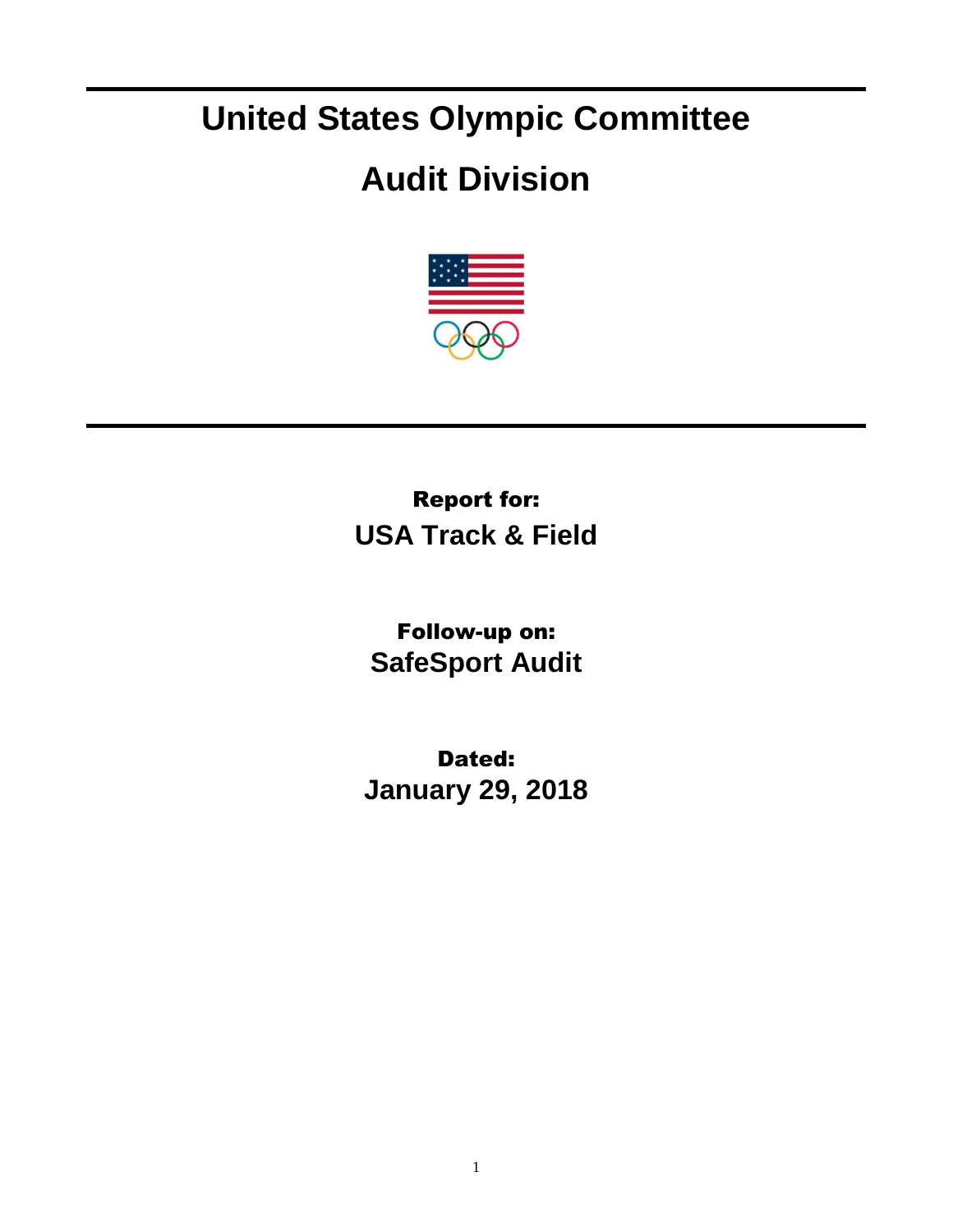UNITED STATES OLYMPIC COMMITTEE 1 Olympic Plaza Colorado Springs, CO 80909



January 29, 2018

Max Siegel Chief Executive Officer USA Track & Field

Dear Max,

During the second and third quarter of 2017, Baker Tilly Virchow Krause (Baker Tilly) performed a SafeSport audit of USA Track & Field (USATF). The purpose of the follow-up review is to report on the status of recommendation from the SafeSport audit of USATF dated October 2017. Our methodology was limited to communication with USATF and a review of various policies provided by the organization. The Audit Division did not perform additional audit work to verify action was taken. However, SafeSport will continue to be tested during the routine audit process.

The review found the recommendation was implemented and is considered closed. Overall, USATF was prompt to implement the recommendation made in the SafeSport audit.

We thank you and your staff for assisting in the follow-up review.

Sincerely,

it Julle

Bridget Toelle, CPA, CIA Ellen Senf Senior Director, Audit Staff Auditor

Ellen A Sent

cc: Scott Blackmun Vincent Lananna Rick Adams Sarah Austin Gary Johansen Chris McCleary